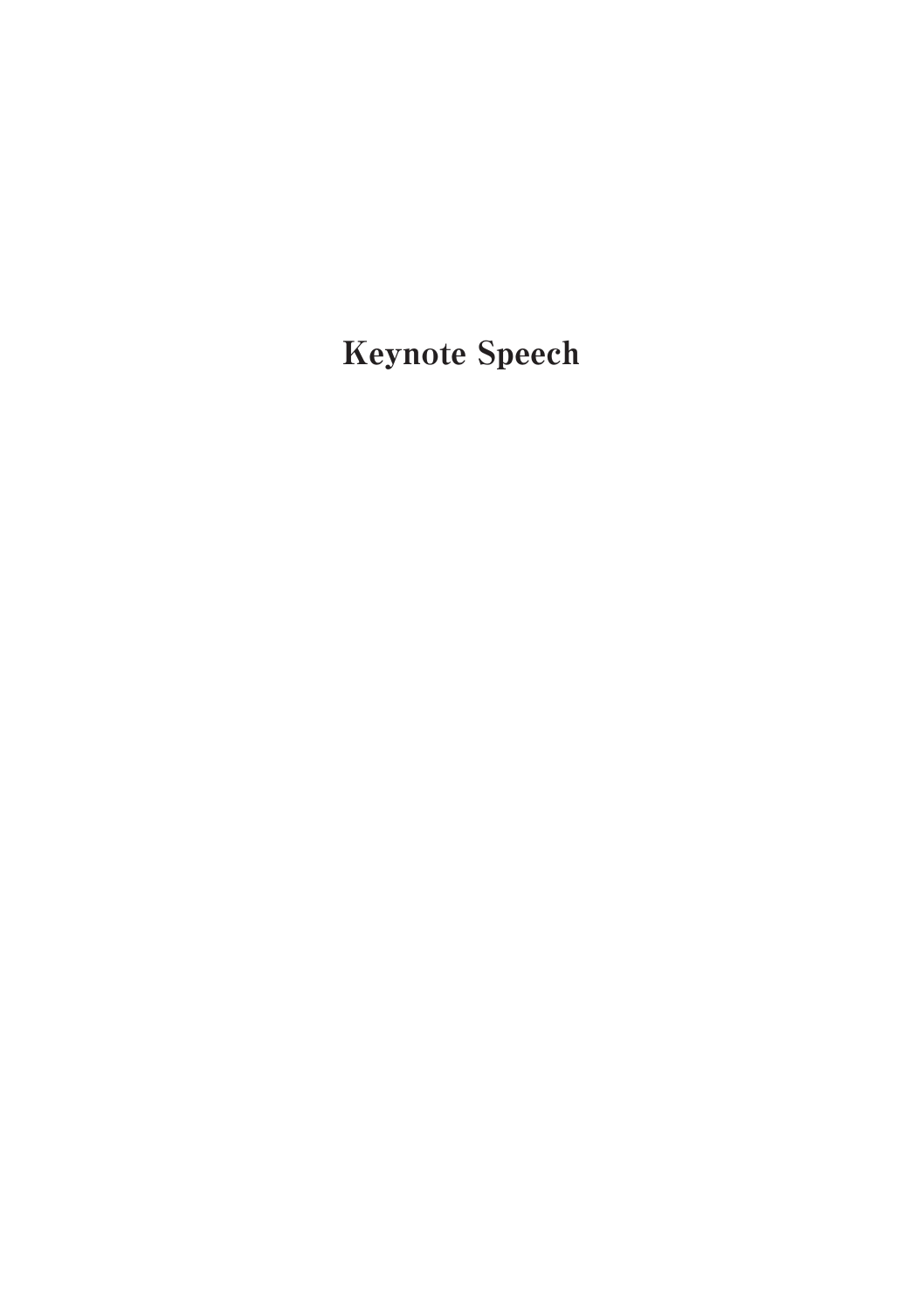Mitsuyuki Inaba (Ritsumeikan University)

## Mitsuyuki Inaba

Good morning, ladies and gentlemen. I am Mitsyuki Inaba at the Center for Forensic Clinical Psychology at Ritsumeikan University. Actually, I study and do research on legal issues from the perspecitive of information and communication sciences. It seems that I am given this task to speak a rather general and overview type of presentation before substantive presentations are going to be delivered later.

First, I would like to start with my observations concerning these two questions; why do we need audio and video recording of interrogation process in Japan? I'm not a psychologist, nor a lawyer or jurist. So from communication science and humanity's point of view, I would like to make some observations concerning this important question. Second is after an audio-video taping is realized, then what do we need to do from there?

First, I would like to give you one example which is the specific case I had been involved in, but before that specific case story, I would like to give you some background. I am a Japanese living in Japan, and we have been told that Japan is mono-ethnic, mono-linguistic society, but as a model fact, Japan is already a multilingual and a multicultural society. Through a reexamination of one particular case, I came to firmly believe in this fact, I would like to say.

So, Japan being a multilingual and multicultural society, it can be supported by this particular data; for instance, this is from the Ministry of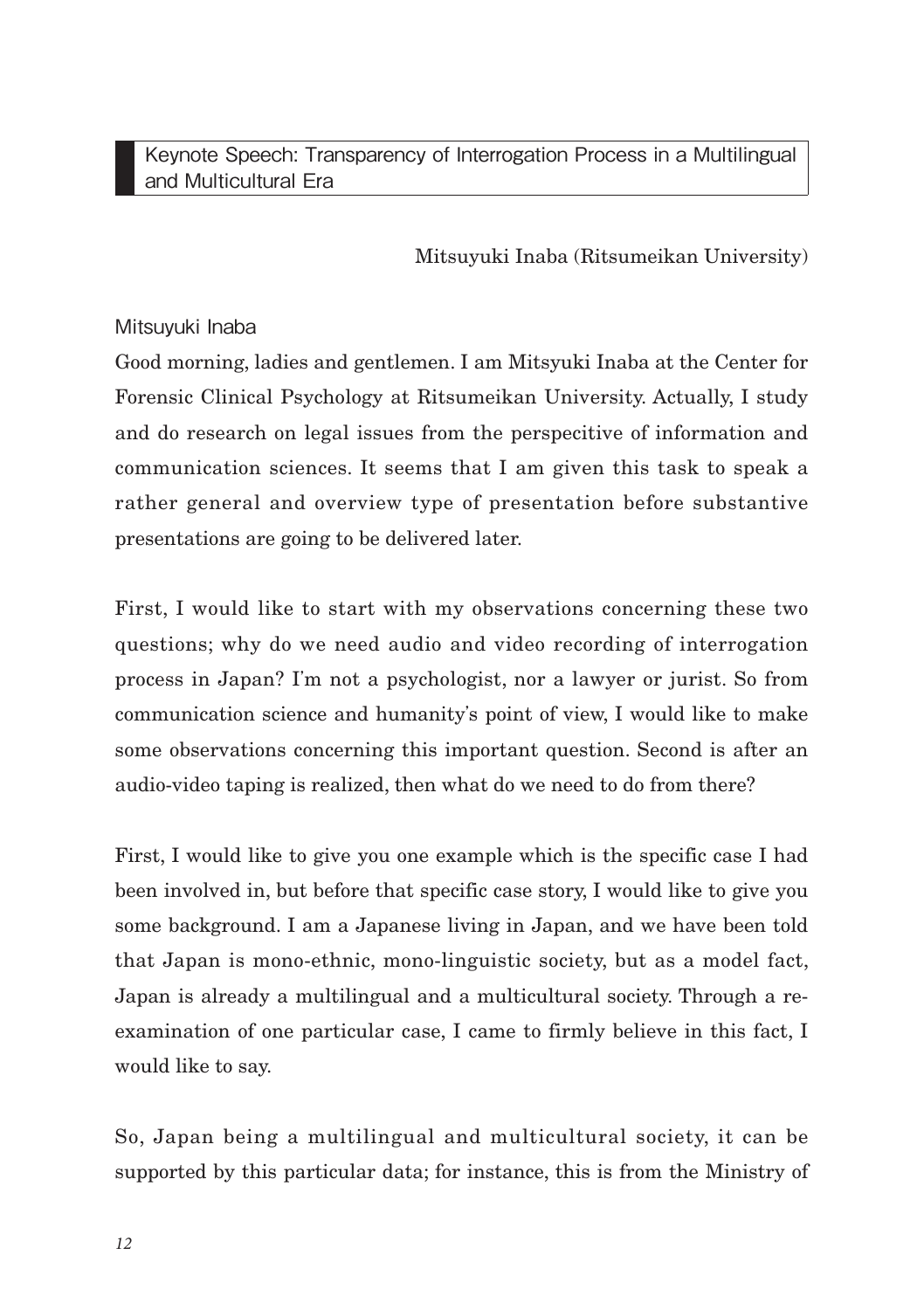Justice of Japan. As of 2003, already in Japan, more than 11 million people from overseas entered in this country, and there are an increased number of people who do not understand our language, Japanese. Also, non-Japanese residents in Japan already exceeded 2-million mark as of 2003. Thus, Japan is no longer a mono-ethnic, mono-lingual society today. Furthermore, if you look dialects of Japanese spoken in this archipelago, it seems that it is not quite easy for all Japanese to speak and understand standard Japanese language.

This is a map of Japan concerning the diversity of dialects in Japan (slide 2). This was studied and made by National Institute of Japanese Language. For instance, get up in the morning, okiru. Okiru means get up in the morning, and this shows all kinds of dialects for this particular verb okiru. This is the list of different dialects of standard Japanese verb okiru or get up in the morning and okujo or very strange, totally different words are there as dialects for this one word, verb, okiru (slide 3). So Japanese language is indeed diverse in dialects and different regions, people speak different dialects and sometimes it could be really difficult for them to understand with each other if they speak their dialects. As I mentioned, there are a lot of non-Japanese living in Japan who do not understand our standard Japanese language.

One case which we re-examined is the case about one offence. This served as an opportunity for me to think of Japan as a multilingual and multicultural society. I'm sure that when I speak of this particular case, many of you from Japan will understand this case very well, but I am told not to give you specific name of this case, so I have to say that this is a case of violation of election law. We got some data from the suspects involved in this case. I would like to share with you some of the data and analysis, and I asked one of the defense councils whether I could pass on to the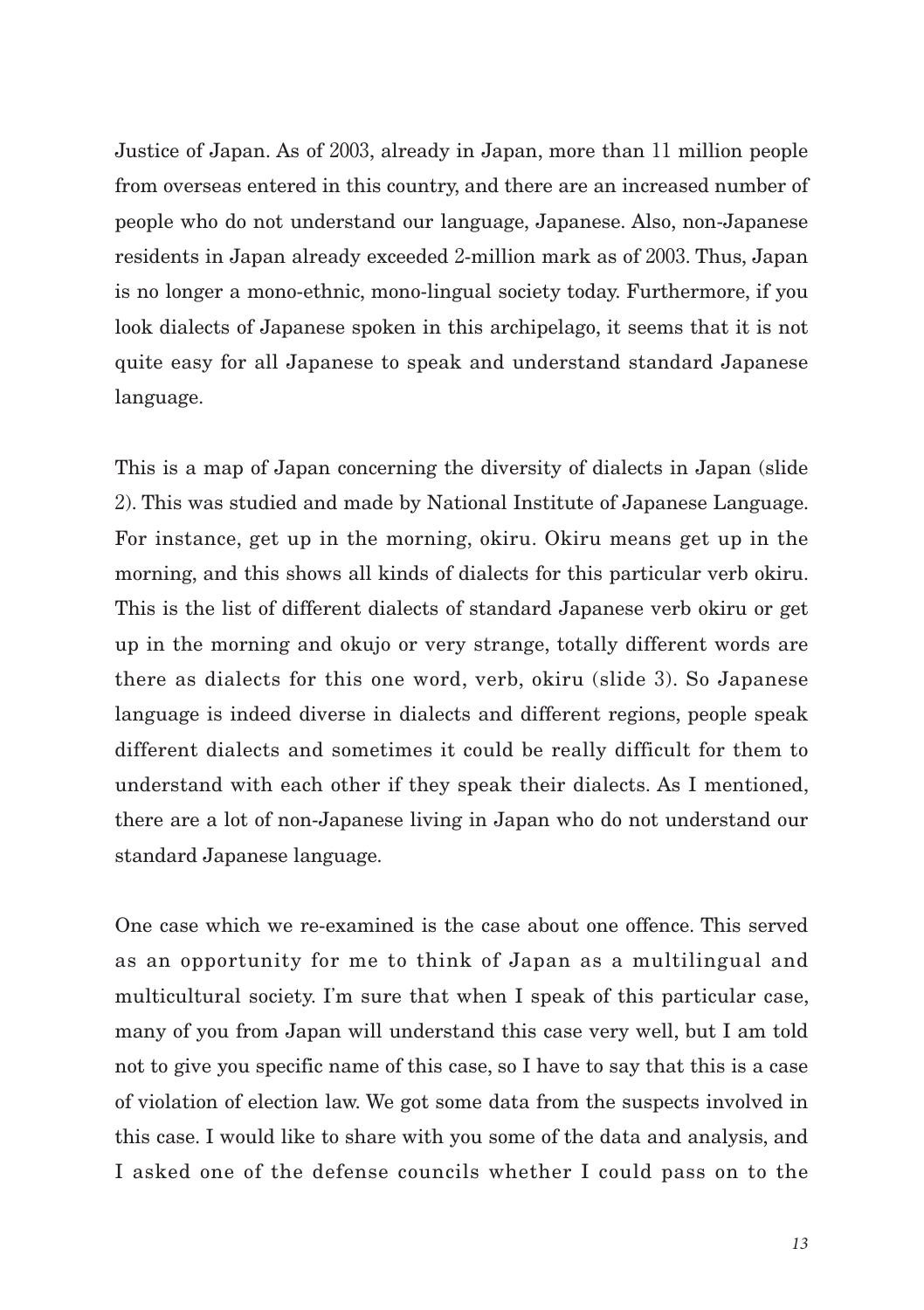participants of this conference that data and material I am going to show on the screen, but he advised me not to do so. So, I cannot give you any specific material concerning this particular case. I'm sure that all of you understand the reason for this prohibition. Perhaps, you would bear with me as I go along.

This is the overview of the case. For the charges of a violation of an election law, 13 suspects were indicted and six suspects made confessions in the process of interrogation. However, in the trial, all of them pleaded nonguilty and the only evidence was the statements made by them during the interrogation, but they all pleaded not guilty and because of the lack of credibility of the statements taken by the police officer, all of them were acquitted as a matter of fact. We re-examined this case later on, and I was one of those who was engaged in this re-examination process, the study after they were acquitted.

These are the villages' pictures. This village is in a mountainous area, very few residents, only a little over 10 households in this mountainous village.

This shows the background regarding why we decided to re-examine this particular case. As a witness, Mr. A received interview. Our group was requested to make some psychological testing on him. He grew up in a mountainous area in this village, and he spoke in local dialect with his neighbors, but spoke a standard Japanese to people from outside. Before the trial, the defense lawyer and he went through various facts, but in the trial Mr. A began to say things which were not really agreed upon with his defense lawyer. The defense lawyer was really suspicious whether he had any mental deficiency or some psychological capabilities. For that suspicion, this defense lawyer asked us to perform some psychological testing, not only on this person – and then we went on to study not just him but other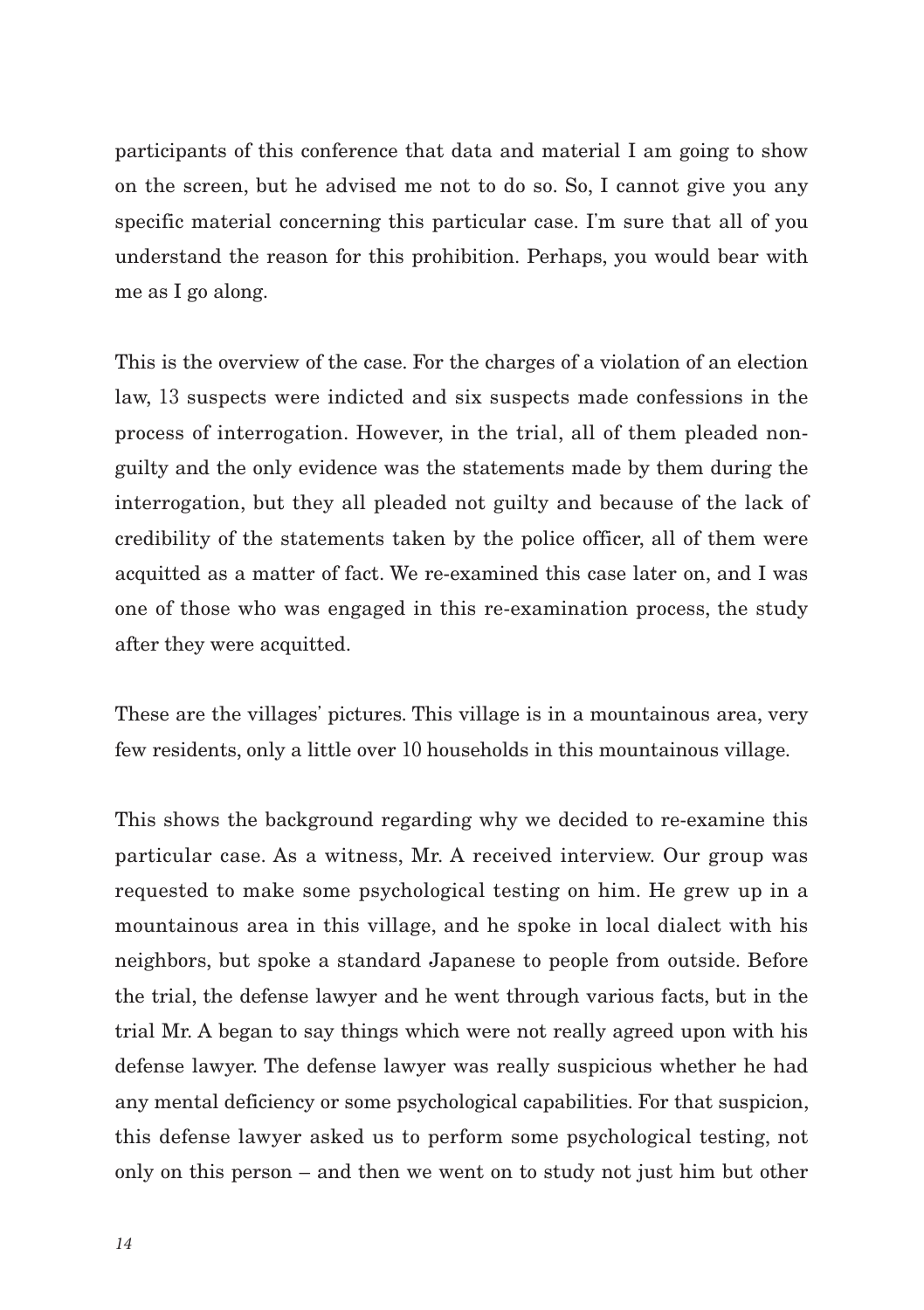people of the village involved in this case. Not me, but the psychologist performed a psychological test on Mr. A, and as a result, Mr. A was found to have some mild intellectual retardation and some difficulties in sensory integration.

I cannot give you further details but this was the finding. It seemed that he had some psychological deficits, impairments. Besides these psychological tests, our group had a chance to discuss with Mr. A and in certain cases we had difficulty talking with each other, so we decided to perform some vocabulary test on words which appeared in his statements taken by the police officer to see whether he really understood what was asked by the police officer. For instance, "Voluntarily – do you know what this means?" And he said, "No, I don't understand the word."

He can converse with us very naturally but there are words he couldn't understand. "Have you ever heard this word before?", and he said, "No." "Do you understand a phrase – going voluntarily to the police station?" "Yes, I understand." "Then, could you tell us what it means?" Then he said, "It's like police officer saying to me would you come to the police station with me because there is something I would like to speak with you." He seems to understand those things in a concrete manner, but he doesn't have an understanding of this abstract notion of ʻvoluntarily.'

Also, another person – another villager, a similar test was performed on him. "Do you understand what it means that – for charges or for alleged facts of the crime?" This was a phrase which was shown in the statements taken by the police officer and actually the statement was shown to him and this person signed, but actually he didn't understand this phrase at all. Another word "dismiss someone," then he says, "Dismiss the defense lawyer," but actually, he didn't understand what it meant at all, so he seems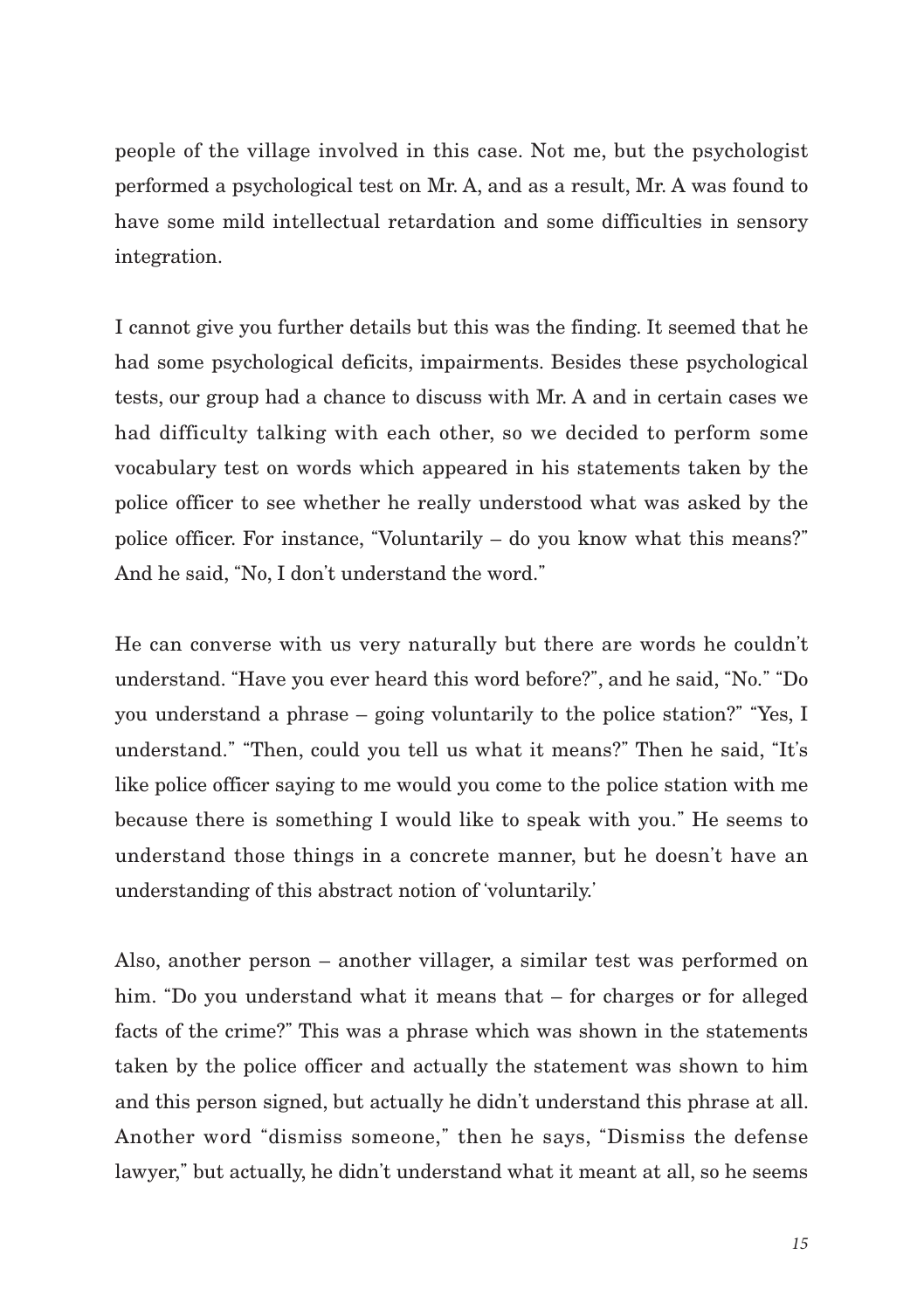to understand those phrases in concrete specific ways but he did not understand in the abstract notion.

The same goes for another for another villager. They seem to have difficulties understanding abstract notion so though they can understand in concrete specific terms. Another person, Mr. C from the same village. This is also about the words which appear in the statements they made in the interrogation process. Utility cost, he said, "I paid it myself." He spoke in dialects. Then, he can say such as "I pay it using the bank transfer." So, he understood it in very concrete ways but he didn't quite understand the abstract notion of utility cost.

This is another vocabulary test (slide 4). This has nothing to do with the statements during the interrogation process, but where does the sun rise? And Mr. A says, "From the East." Ms. B, "In the South" and Ms. C, "Well, many directions. It depends," she said. Mr. D, "From the East," Mr. E, "Maybe in the West." So, we were really puzzled by all of these answers. But if you go to that village, certainly it's surrounded by mountains, so for them what is very important is not really the direction such as East and South. Rather for them it is important the positions of different mountains, and perhaps, if you consider the relative position of the sun rising and also the mountains, they may say that the sun rises on different directions depending upon the position of the mountains you're talking about.

Another is the boiling point of the water. Different answers as you can see in this slide. Yes, all of them have no difficulty conversing with us and they seemed really normal on the surface, but sometimes they are really strange, and as you can understand from all of these answers, it gave us an impression that they live in a totally different world from ours.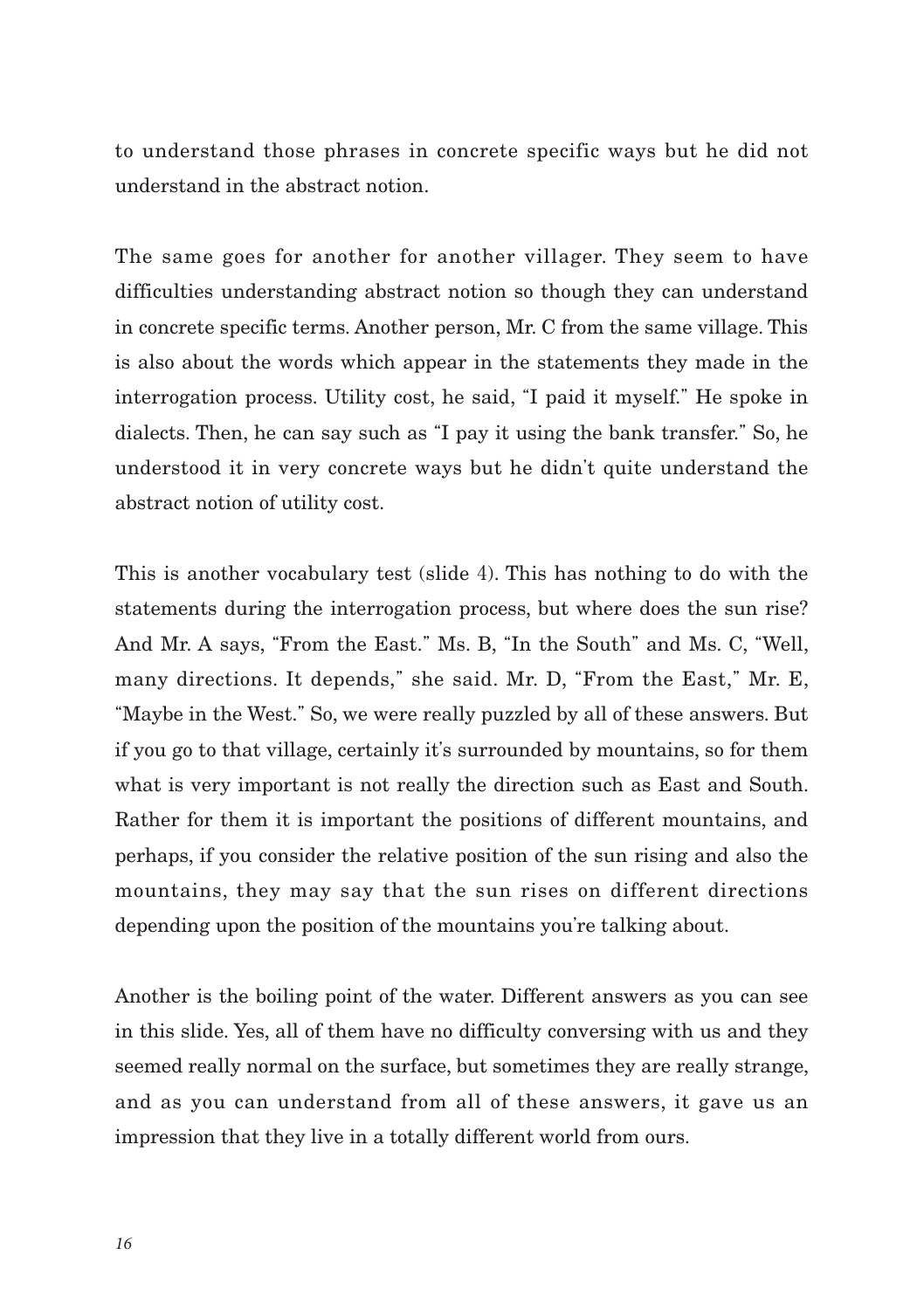So, from such interviews we gave them and studies we performed of them, especially those who were involved in that particular case for election law violation seemed to be living in a concrete world rather than in abstract world. This is an experiment by Luria about syllogistic reasoning (slide 5). This is the question: "In the far North, all the bears are white and one area is in the far North. What colors are bears there?" One of the subjects answered, "I've never been to the far North. I've never seen the bear so in order for me to answer that question, I have to go to that North area and ask the person who has seen the bears." So, it seems to me a person living in a very concrete specific world seems to think in a very specific way reflecting their cultural context. It's not that they are very much intellectually impaired.

Another research by Cole and Scribner, in a different community they performed such an experiment. The question is "Spider and Black Deer always eat together. Spider is eating now. Is Black Deer eating?" The elder of the village asked, "Were they in the bush? Were they eating together?" So, the interviewer repeated the same explanation but the elder after all said "I wasn't there so how can I answer such a question?" So this elder lives in a very concrete world. As a result, these two people just talk parallel to each other.

Coming back to that specific case, there seemed to be a gap in cultures and their thinking style; and that may be the reason why the investigators and suspects were not able to understand each other. And after all, it ended up in a failure case.

During the interrogation process, there were a lot of communication difficulties. So, we asked Mr. B whether he was given a chance at the end of the interrogation process every day, whether the interviewer reviewed the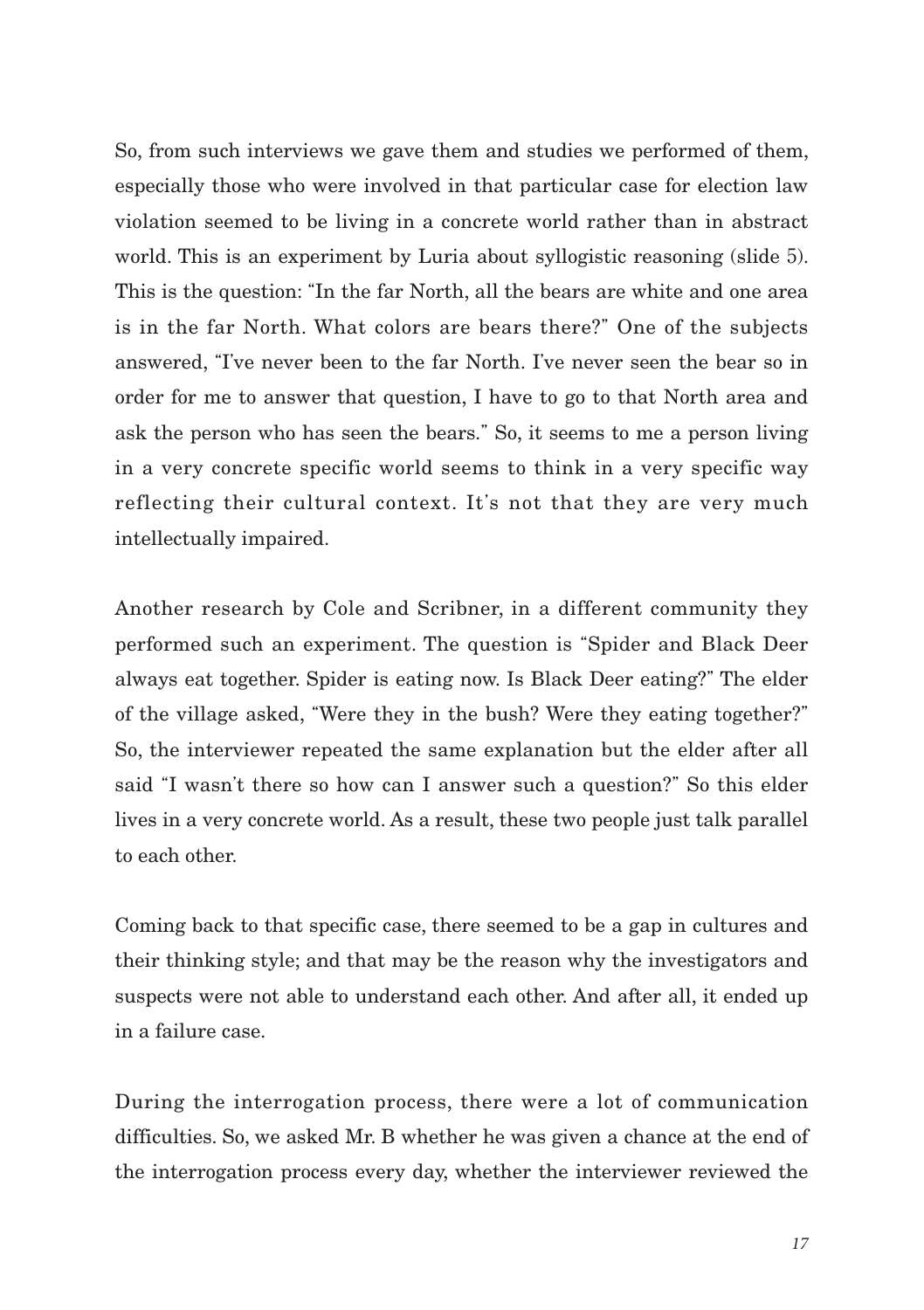statement he took with him. Ms. B – but actually, she said that she was told just sign the statement, and they never asked her whether there were words they couldn't understand. So, I think if they have such serious difficulties in communicating with suspects, they should stop the interrogation – interviewing at that stage.

This is for Ms. C. She said "Yes, I had a chance to review the statement taken by the police officer with him during the interrogation process, but they wrote down the things I never said, and there are things they just listened to me when I got really angry." For Mr. E, "There were things I didn't say at all, so I didn't sign, but then, the police officer said that this is something we produce as a report. It's not your business." Then we asked them whether harassment done by investigator. Then he said, "No."

Very surprising facts were revealed out of this post-talk investigation or examination on our part. So, dialect has its thinking style and the standard language has its another thinking style (slide 6). The legal or the judicial language has its cultural and linguistic background. Because of these gaps and differences, many contradictions took place, but interrogation process never stopped at any of such errors in the case I mentioned earlier. As a result, that case failed from the viewpoints of the public prosecutor's office.

Now, we had a chance to visit a women's community correction center in Hawaii and director told us as follows, "Yes, there are many criminals and they come from different linguistic and cultural backgrounds in Hawaii. On the other hand, the investigation officers come from different ethnic and cultural backgrounds. So efforts are made to make sure that the interviewer and interviewee come from the same cultural or linguistic backgrounds." So, there is such a community like Hawaii where the things are done more properly, taking into consideration different cultural and ethnic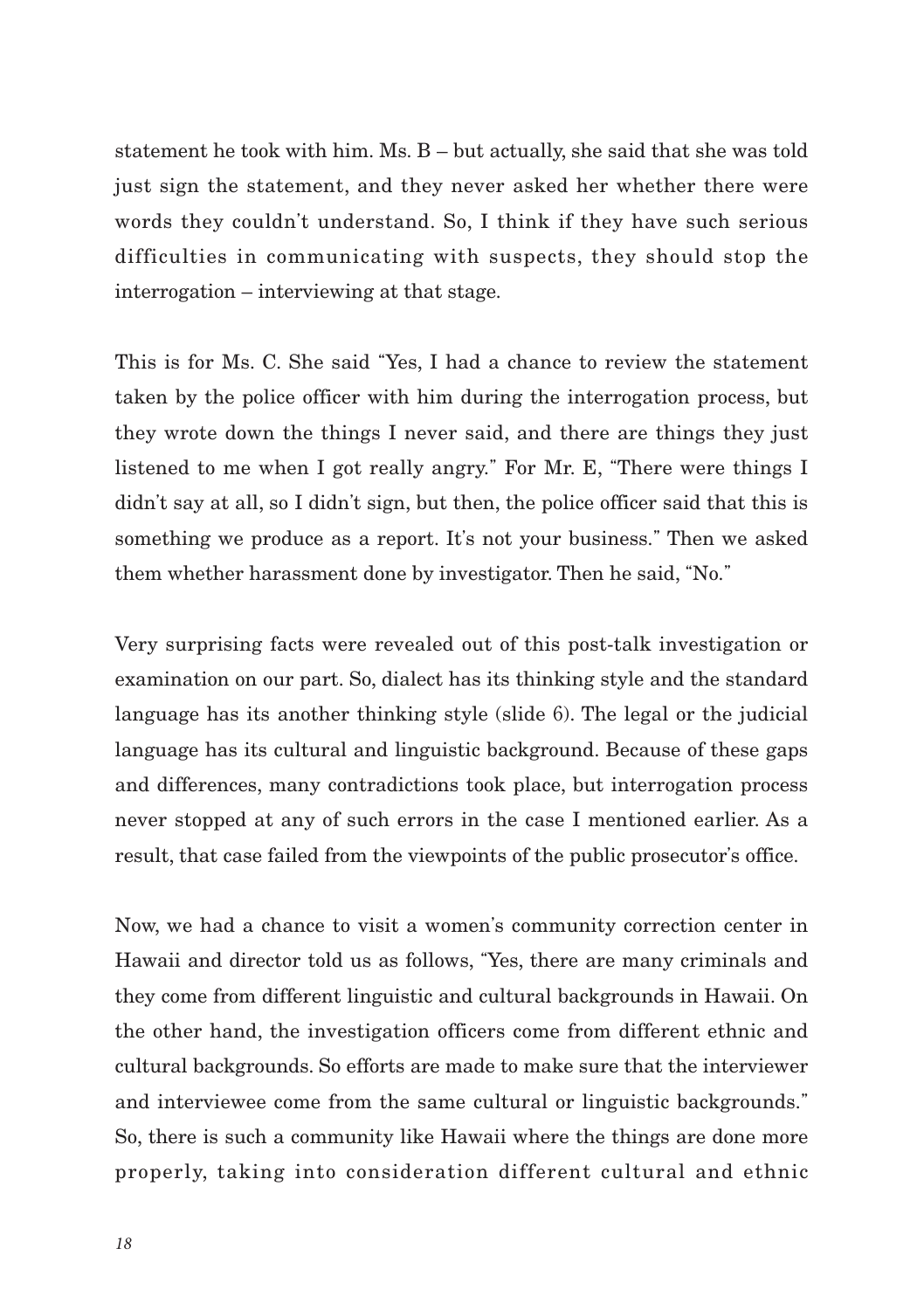backgrounds.

Now, discussion concerning audio-video taping of interrogation is indeed a very important discussion, but it's not that audio and video taping, if it's done, everything is okay. Rather from such an audio-video taping of interrogation process, we will be able to understand what difficulties and differences may arise out of such differences between linguistic and cultural or thinking style. And by understanding all of these differences, we might be able to move towards a more inclusive judicial culture and we might be able to make a step further to an inclusive society where people from different backgrounds are able to communicate with each other. Thank you very much for your attention.

Makoto Ibusuki

Thank you very much, Professor Inaba.